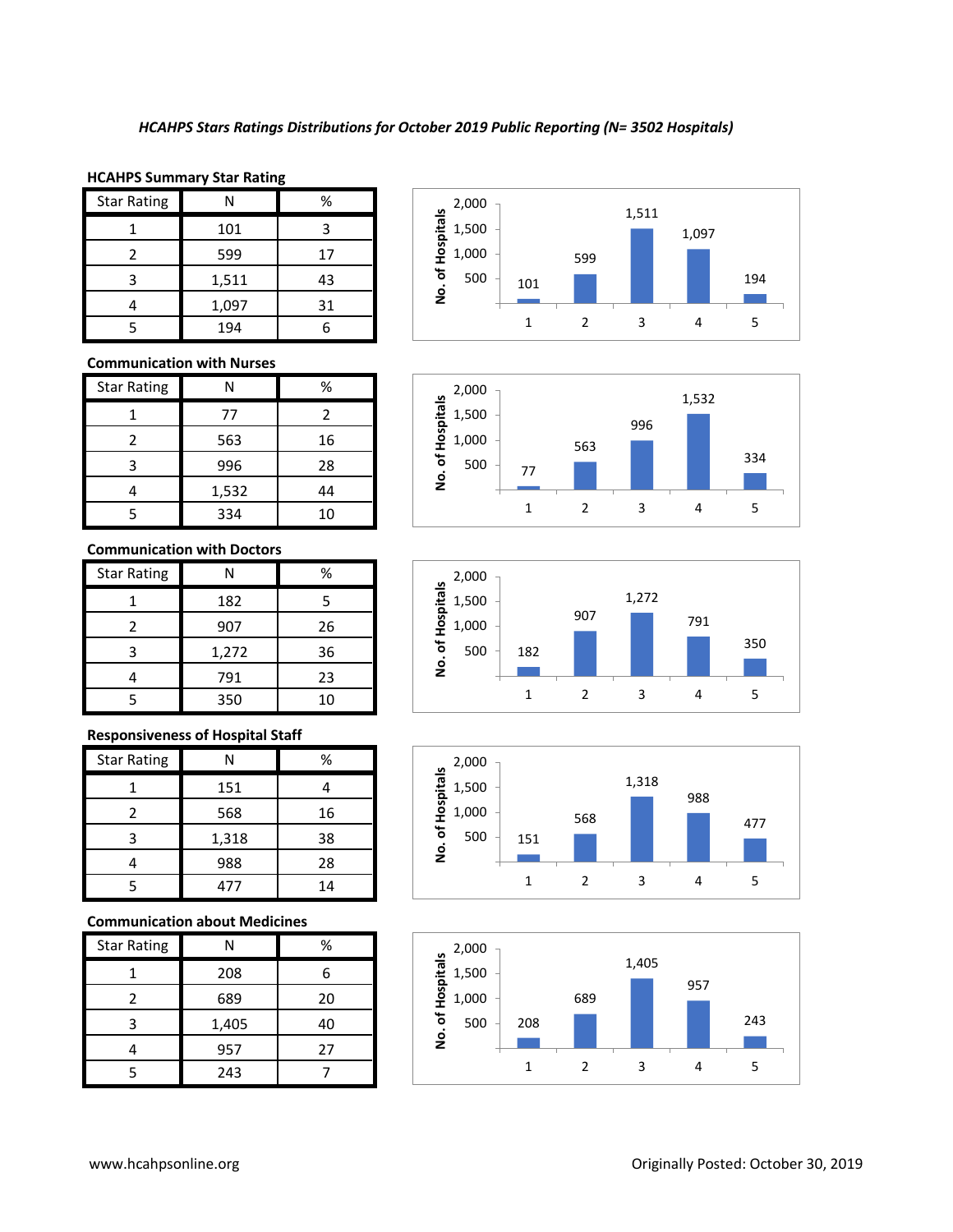### **Cleanliness of Hospital Environment**

| <b>Star Rating</b> | Ν     | %  |
|--------------------|-------|----|
|                    | 277   | 8  |
| $\mathcal{P}$      | 928   | 26 |
| 3                  | 1,070 | 31 |
|                    | 973   | 28 |
|                    | 254   |    |

# **Quietness of Hospital Environment**

| <b>Star Rating</b> | N     | ℅  |
|--------------------|-------|----|
|                    | 458   | 13 |
| $\mathfrak{p}$     | 1,026 | 29 |
| З                  | 1,123 | 32 |
|                    | 522   | 15 |
|                    | 373   | 11 |

# **Discharge Information**

| <b>Star Rating</b> |       | ℅  |
|--------------------|-------|----|
|                    | 173   | 5  |
| $\mathcal{P}$      | 541   | 15 |
| ੨                  | 1,547 | 44 |
|                    | 1,102 | 31 |
|                    | 139   |    |

# **Care Transition**

| <b>Star Rating</b> | N     | ℅  |
|--------------------|-------|----|
|                    | 366   | 10 |
| 2                  | 632   | 18 |
| ੨                  | 1,107 | 32 |
|                    | 1,252 | 36 |
|                    | 145   |    |

## **Hospital Rating**

| <b>Star Rating</b> | Ν     | %  |
|--------------------|-------|----|
|                    | 104   |    |
| 2                  | 470   | 13 |
| 3                  | 1,577 | 45 |
|                    | 1,019 | 29 |
|                    | 332   |    |